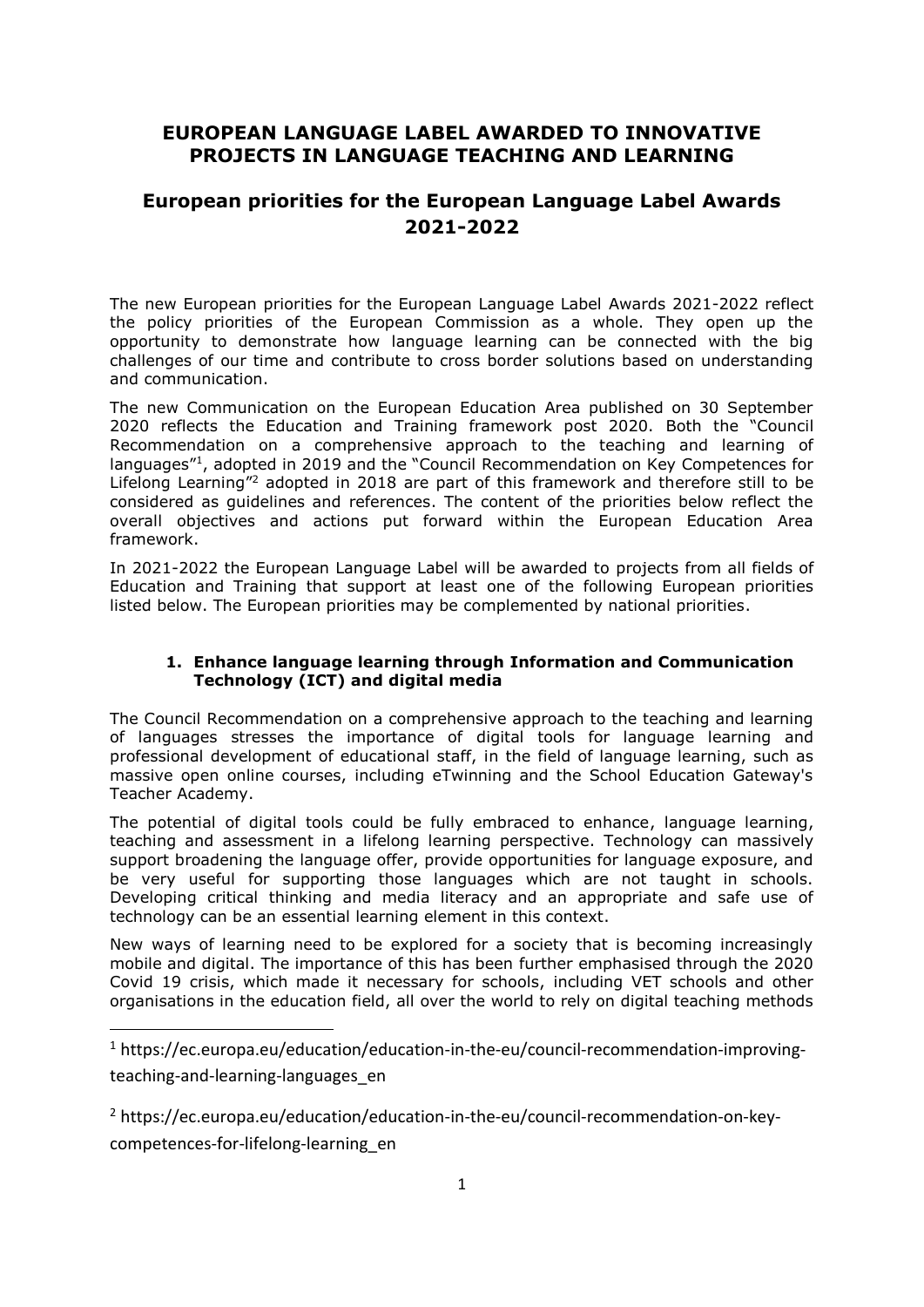to a much higher extent than before. In the wake of post-pandemics , blended learning is likely to remain integrated in teaching practices to a much higher extent than before. Language teachers often have an advantage compared with other subject teachers in terms of experience with online resources<sup>3</sup>. Digital developments allow for more languages to be learned and practiced outside the classroom and curricula. Current assessment procedures do not fully reflect these developments.

Content and Language Integrated Learning (i.e. teaching subjects through a foreign language), and digital and online tools for language learning have proven efficient for different categories of learners. Language teachers across Europe could benefit from continuous professional development in both updating their digital competence and learning how they can best support their teaching practice by using different methodologies and new technologies. An inventory of open educational resources could support them in this, taking into account the work of the Council of Europe.

#### **2. Language learning and promotion of equity, social cohesion and active citizenship**

Promoting equity, social cohesion and active citizenship is one of the strategic objectives for cooperation in education and training at the EU-level. School success for all is part of the vision about the future of education, which will guide the work towards a functioning European Education Area. This involves support for multilingual children in such a way that competences in other languages than the language of schooling is considered an asset and not a deficit.

Label projects should explore how language learning can, in a lifelong learning perspective, support active citizenship and ethics, foster the development of social and intercultural competences, critical thinking and media literacy. For example, label projects could offer opportunities for people's participation in democratic life, social and civic engagement through formal or non-formal learning activities in all stages of lifelong learning process. The focus will also be on raising awareness for and understanding the European Union context, notably as regards the common EU values, the principles of unity and diversity, as well as discussing social, cultural and historical heritage.

This priority can be integrated in projects promoting "language awareness" in schools and vocational education institutions, as defined in the Annex of the 2019 Council Recommendation on a comprehensive approach to the teaching and learning of languages. Competences in the language of schooling as well as in other languages are crucial for participation in democratic life and for social and civic engagement. Cultural and linguistic diversity in schools and in society can contribute to an interesting and dynamic learning environment, where many different languages can flourish and enrich a healthy exchange and a dynamic debate. For further reference, see the outcomes of the policy experimentation project LISTIAC (Linguistically Sensitive Teaching in All  $Classrooms)^4$  and related projects co-funded by the European Centre for Modern Languages<sup>5</sup>.

1

<sup>3</sup> <https://oecdedutoday.com/coronavirus-foreign-language-teachers/>

<sup>&</sup>lt;sup>4</sup> LISTIAC project web site:<http://listiac.org/>

<sup>&</sup>lt;sup>5</sup> <https://www.ecml.at/> - for example the themes "Plurilingual and intercultural education" or "Supporting multilingual classrooms"